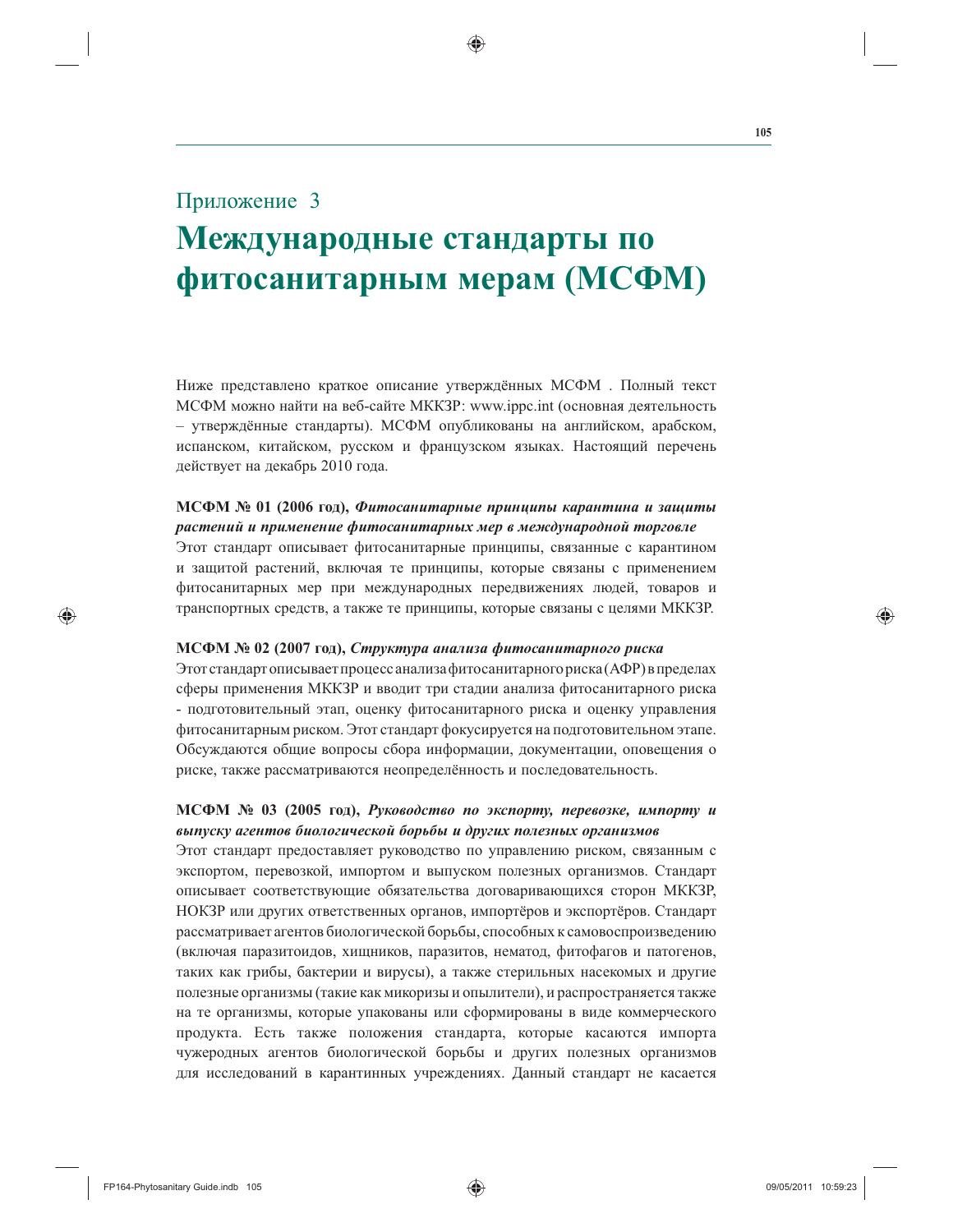живых модифицированных организмов, вопросов, связанных с регистрацией биопестицидов, а также микробиологических агентов, предназначенных для борьбы с позвоночными вредными организмами.

#### МСФМ № 04 (1995 год), Требования по установлению свободных зон

Этот стандарт описывает требования по установлению и использованию свободных зон (СЗ) как в качестве варианта управления риском при фитосанитарной сертификации растений, растительных продуктов и других подкарантинных материалов, экспортируемых из СЗ, так и в качестве элемента научного обоснования фитосанитарных мер, принимаемых импортирующей страной для защиты свободной зоны, подверженной опасности.

#### МСФМ № 05 (2009 год), Глоссарий фитосанитарных терминов

Этот справочный стандарт является перечнем терминов и определений с конкретными значениями для всемирных фитосанитарных систем. Он разработан, чтобы обеспечить гармонизированную, международно признанную терминологию, связанную с применением МККЗР и МСФМ, и регулярно пересматривается.

## МСФМ № 06 (1997 год), Руководство по надзору

Этот стандарт описывает общий надзор и направленные обследования, а также подробно рассматривает системы надзора и мониторинга для выявления вредных организмов и предоставления информации для проведения анализа фитосанитарного риска, для установления свободных зон и, при необходимости, для составления перечней вредных организмов.

#### МСФМ № 07 (1997 год), Система сертификации на экспорт

Этот стандарт описывает компоненты национальной системы процедур, необходимых для выдачи фитосанитарных сертификатов.

#### МСФМ № 08 (1998 год), Определение статуса вредного организма в зоне

Этот стандарт описывает содержание сообщения о вредном организме, а также использование сообщений о вредных организмах и другой информации для определения статуса вредных организмов в зоне. Предоставлены описания категорий статуса вредных организмов, а также рекомендации по правильным практикам оповещения.

## МСФМ № 09 (1998 год), Руководство по программам ликвидации вредных организмов

Этот стандарт описывает компоненты проведения программы ликвидации вредных организмов, которая может привести к установлению или восстановлению статуса отсутствия вредного организма в зоне.

МСФМ № 10 (1999 год), Требования по установлению свободных мест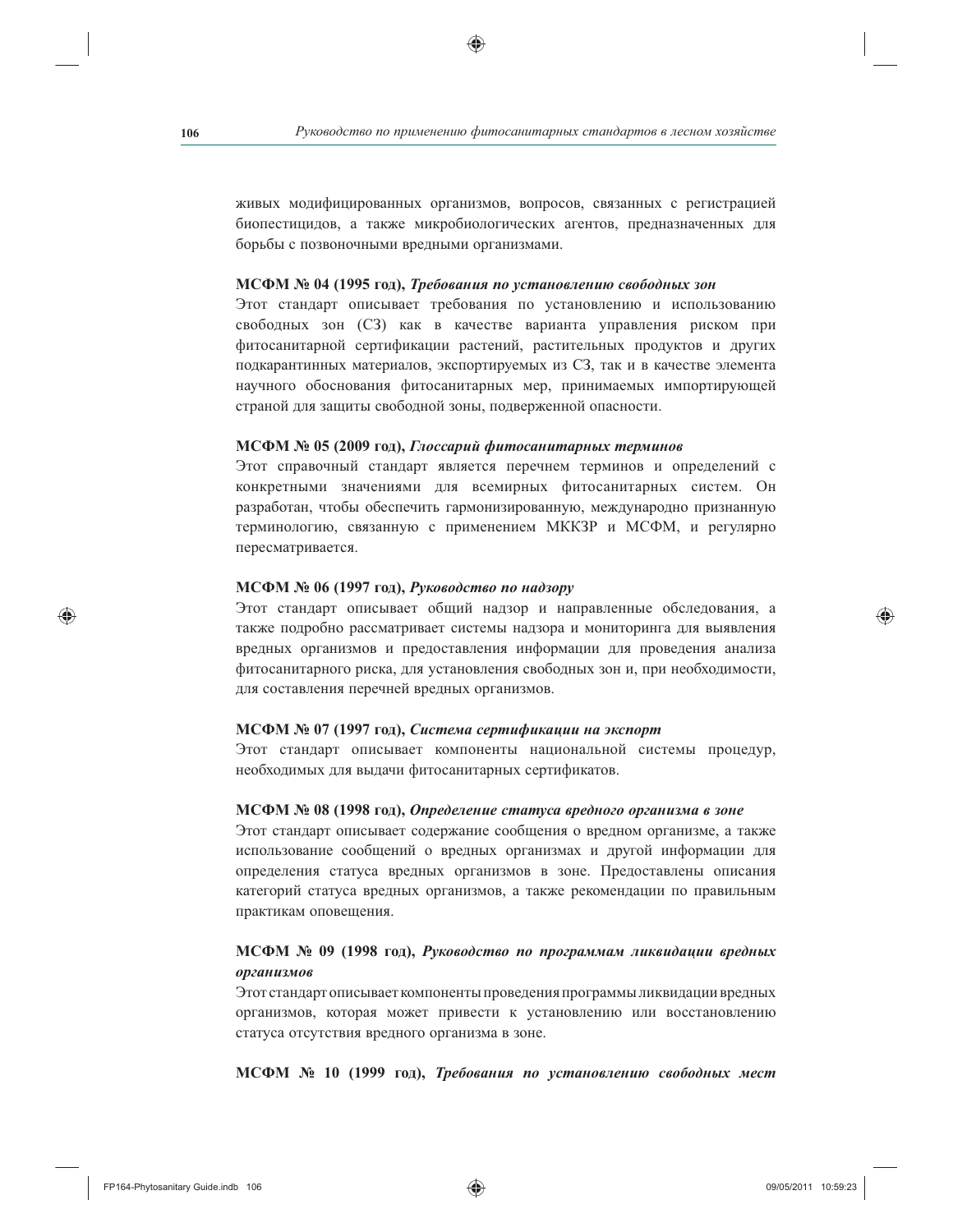#### производства и свободных участков производства

Этот стандарт описывает требования по установлению и использованию свободных мест и участков производства в качестве вариантов управления риском для соблюдения фитосанитарных требований к импорту растений, растительных продуктов и других подкарантинных материалов.

# МСФМ № 11 (2004 год), Анализ фитосанитарного риска для карантинных вредных организмов, включая анализ риска для окружающей среды и риска, представляемого живыми модифицированными организмами

Этот стандарт представляет подробное описание процесса проведения анализа фитосанитарного риска (АФР) с целью выяснения, являются ли вредные организмы карантинными вредными организмами, и описывает процессы, которые следует использовать для оценки риска, а также для выбора вариантов управления фитосанитарным риском. Он также содержит пояснения в отношении анализа риска для окружающей среды и для биологического разнообразия, представляемого вредными для растений организмами, включая риски, затрагивающие не культивируемые или неуправляемые растения, дикую флору, места обитания и экосистемы, находящиеся в зоне АФР. Он также включает руководство по оценке потенциальных фитосанитарных рисков для растений и растительных продуктов, представляемых живыми модифицированными организмами (ЖМО).

#### МСФМ № 12 (2001 год), Руководство по фитосанитарным сертификатам

Этот стандарт описывает принципы и руководства по подготовке и выдаче фитосанитарных сертификатов и реэкспортных фитосанитарных сертификатов.

## МСФМ № 13 (2001 год), Руководство по нотификации о несоответствии и экстренном действии

Этот стандарт описывает действия, которые должны предпринимать страны относительно нотификации о несоответствии груза импортным фитосанитарным требованиям, включая случаи выявления указанных регулируемых вредных организмов. Кроме того, этот стандарт разъясняет, когда и как должно предприниматься экстренное действие в случае обнаружения в грузе регулируемого вредного организма или организма, который может представлять потенциальную фитосанитарную угрозу.

#### МСФМ № 14 (2002 год), Использование интегрированных мер в системном подходе к управлению фитосанитарным риском

Этот стандарт предоставляет руководство по разработке и оценке интегрированных мер в системном подходе в качестве одного из вариантов управления фитосанитарным риском.

## МСФМ № 15 (2009 год), Руководство по регулированию древесных упаковочных материалов в международной торговле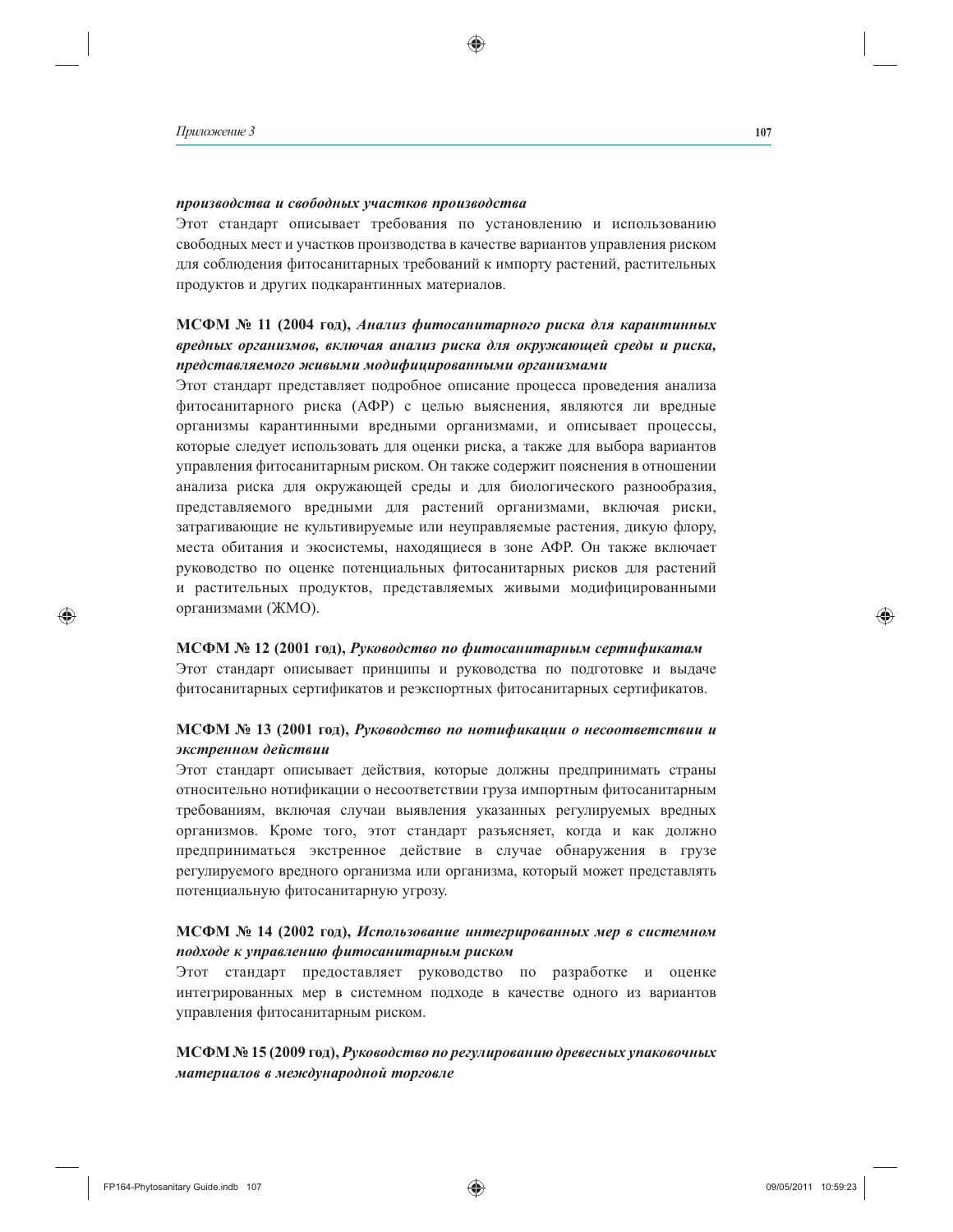В этом стандарте приводится описание фитосанитарных мер, снижающих риск интродукции и распространения карантинных вредных организмов, переносимых в процессе международной торговли с древесными упаковочными материалами, изготовленными из необработанной древесины. Древесные упаковочные материалы, подпадающие под действие этого стандарта, охватывают крепёжную древесину, но исключают древесную упаковку, изготовленную из древесины, которая не превышает 6 мм в толщину, или обработанную таким образом, что она свободна от вредных организмов (например, многослойную клеёную фанеру).

#### МСФМ № 16 (2002 год), Регулируемые некарантинные вредные организмы: концепция и применение

Этот стандарт описывает концепцию регулируемых некарантинных вредных организмов, связанных с посевным и посадочным материалом, и определяет их характеристики. Он описывает применение концепции на практике и соответствующие элементы регулятивных систем.

#### МСФМ № 17 (2002 год), Оповещение о вредных организмах

Этот стандарт описывает ответственность и обязанности договаривающихся сторон МККЗР в отношении оповещения о присутствии, очагах и распространении вредных организмов в зонах, за которые они ответственны. Он также предоставляет руководство по оповещению об успешной ликвидации вредных организмов и об установлении свободных зон.

#### МСФМ № 18 (2003 год), Руководство по использованию облучения в качестве фитосанитарной меры

Этотстандарт предоставляет техническое руководство по специальным процедурам для применения ионизирующего излучения в качестве фитосанитарной обработки против регулируемых вредных организмов или подкарантинных материалов. Он не распространяется на обработки, применяемые для: производства стерильных организмов с целью борьбы с вредными организмами; санитарных обработок (для продовольственной безопасности и здоровья животных); сохранения или улучшения качества товаров (например, для увеличения продолжительности срока их хранения); или стимулирования мутационного процесса (мутагенеза).

## МСФМ № 19 (2003 год), Руководство по перечням регулируемых вредных организмов

Этот стандарт описывает процедуры, позволяющие разрабатывать, поддерживать и делать доступными перечни регулируемых вредных организмов.

## МСФМ № 20 (2004 год), Руководство по фитосанитарной системе регламентации импорта

Этот стандарт описывает структуру и действие фитосанитарной системы регламентации импорта, а также права, обязанности и ответственность, которые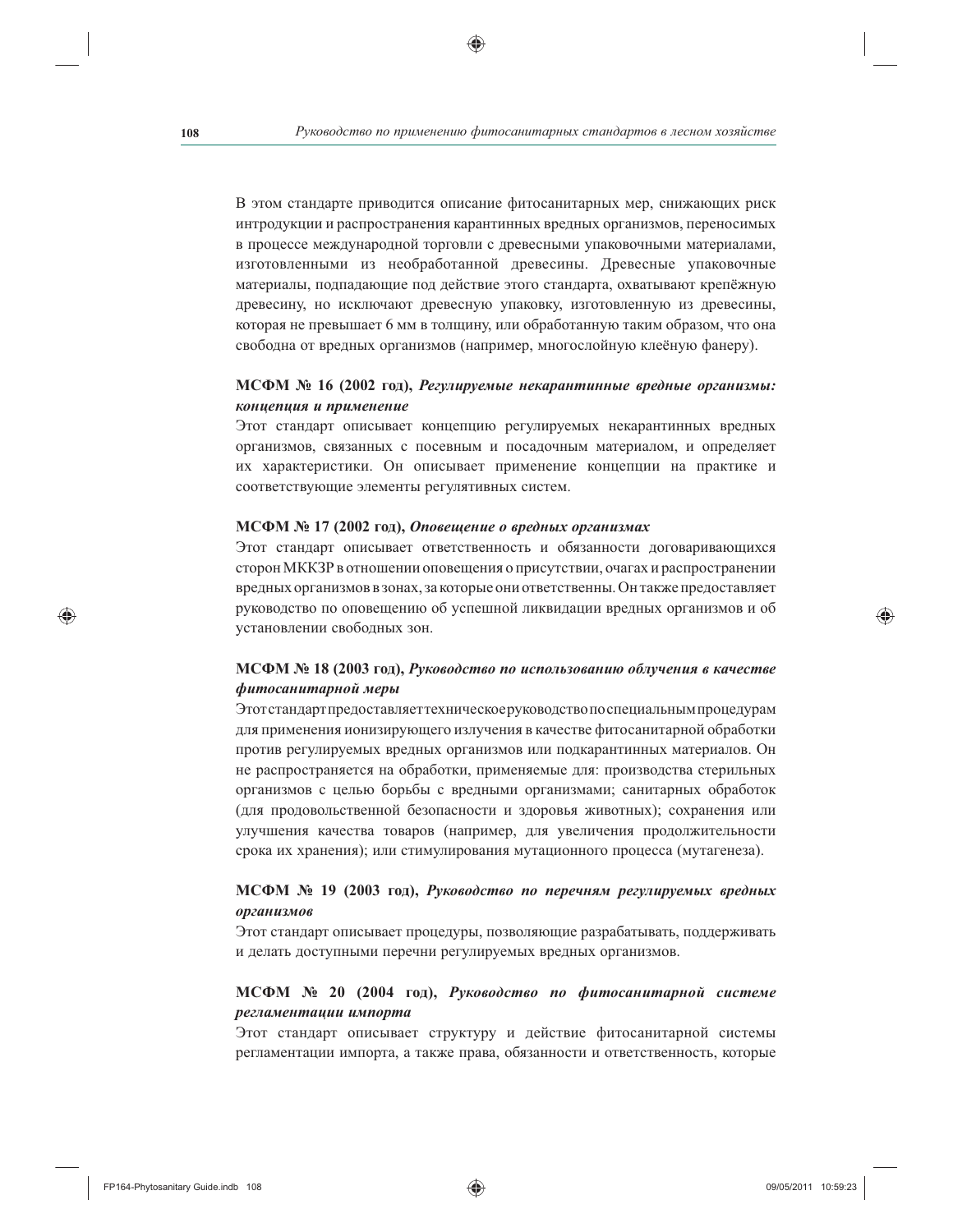должны быть приняты во внимание при внедрении, действии и пересмотре такой системы.

## МСФМ № 21 (2004 год), Анализ фитосанитарного риска для регулируемых некарантинных вредных организмов

Этот стандарт представляет руководство для проведения анализа фитосанитарного риска (АФР) для регулируемых некарантинных вредных организмов (РНКВО). В нем описываются интегрированные процессы, которые следует использовать для оценки фитосанитарного риска и выбора вариантов управления риском, позволяющих обеспечивать не превышение вредными организмами предписанного уровня толерантности.

## МСФМ № 22 (2005 год), Требования по установлению зон с низкой численностью вредных организмов

Этот стандарт описывает требования и процедуры по установлению зон с низкой численностью вредных организмов (ЗНЧВО) для регулируемых вредных организмов в зоне в целях упрощения экспорта товара, если вредные организмы регулируются импортирующей страной. Стандарт касается вопросов определения, проверки, поддержания и использования этих ЗНЧВО.

#### МСФМ № 23 (2005 год), Руководство по досмотру

Этот стандарт описывает процедуры досмотра грузов растений, растительных продуктов и прочих подкарантинных материалов при импорте и экспорте. Он фокусируется на определении соответствия груза фитосанитарным требованиям путём визуальной проверки, проверки документов, а также проверки подлинности и целостности груза

## МСФМ № 24 (2005 год), Руководство по установлению и признанию эквивалентности фитосанитарных мер

Этот стандарт описывает принципы и требования, применяющиеся для установления и признания эквивалентности фитосанитарных мер. Он описывает также процедуру по определению эквивалентности в международной торговле.

#### МСФМ № 25 (2006 год), Транзитные грузы

Этот стандарт описывает процедуры определения, оценки и управления фитосанитарным риском, связанные с грузами подкарантинных материалов, которые проходят через страну, не будучи импортируемыми, и должны осуществляться таким образом, чтобы любые фитосанитарные меры, применяемые в стране транзита, были технически обоснованными и необходимыми для предотвращения интродукции вредных организмов в данную страну и/или их распространения на её территории.

МСФМ № 26 (2006 год), Установление зон, свободных от плодовых мух (Tephritidae)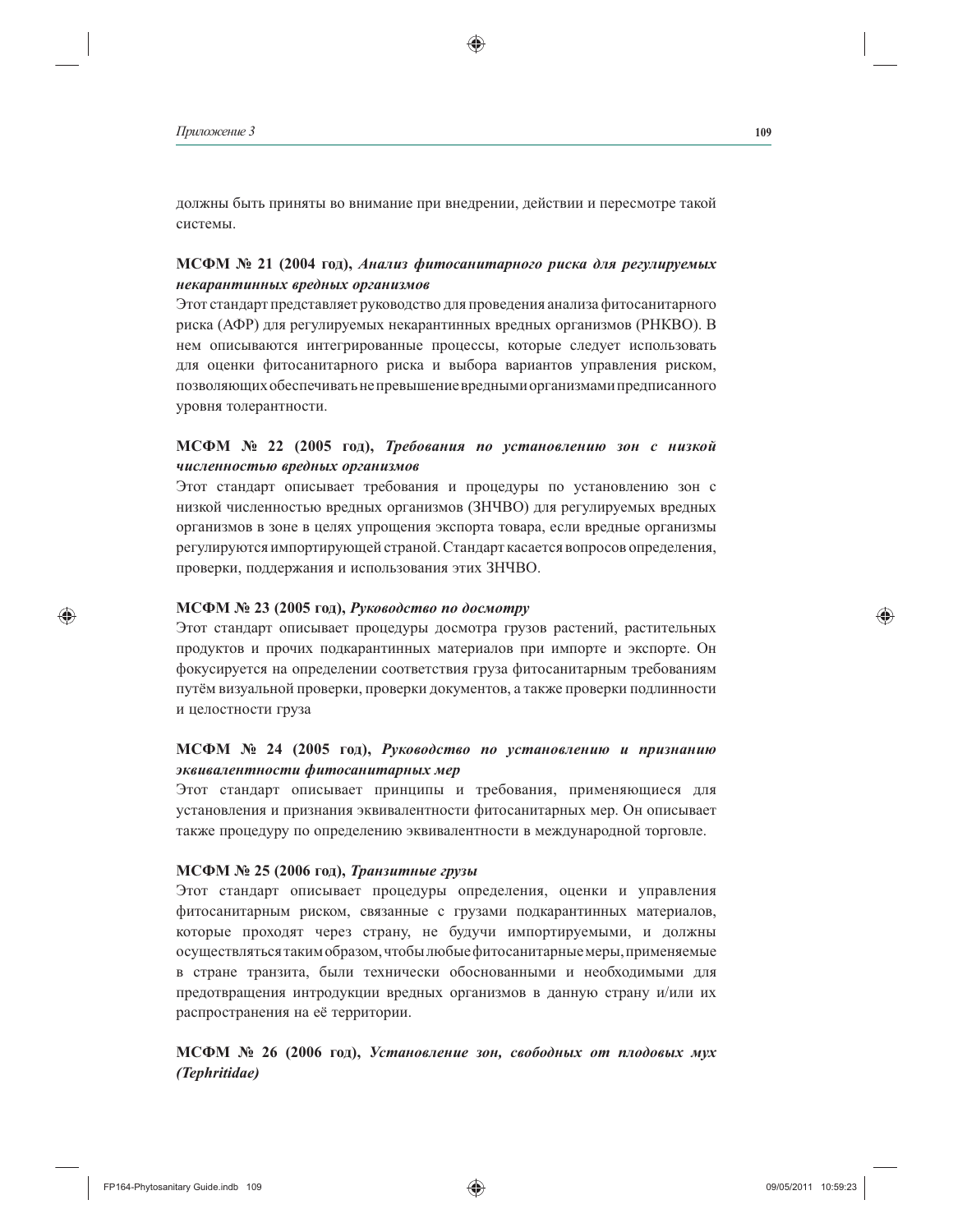Этот стандарт даёт руководство по установлению зон, свободных от плодовых мух, имеющих экономическую значимость, и по поддержанию их статуса свободных зон.

## МСФМ № 27 (2006 год), Диагностические протоколы для регулируемых вредных организмов

Этот стандарт предоставляет руководство по структуре и содержанию диагностических протоколов МККЗР для регулируемых вредных организмов. Эти протоколы описывают процедуры и методы официальной диагностики регулируемых вредных организмов, которые имеют значение для международной торговли. Данные протоколы предоставляют, по крайней мере, минимальные требования для надёжной диагностики регулируемых вредных организмов. Диагностические протоколы для регулируемых вредных организмов будут прилагаться к этому стандарту по мере их утверждения Комиссией по фитосанитарным мерам (КФМ).

## МСФМ № 28 (2009 год), Фитосанитарные обработки против регулируемых вредных организмов

Этот стандарт описывает требования к представлению и оценке данных об эффективности, а также другой полезной информации о фитосанитарной обработке, которая может использоваться в качестве фитосанитарной меры для борьбы с регулируемыми вредными организмами в подкарантинных материалах, прежде всего в тех, которые перевозятся в ходе международной торговли. Принятые обработки отвечают минимальным требованиям, необходимым для борьбы с регулируемыми вредными организмами с заявленной эффективностью. Описания фитосанитарных обработок прилагаются к этому стандарту по мере их утверждения Комиссией по фитосанитарным мерам (КФМ).

## МСФМ № 29 (2007 год), Признание свободных зон и зон с низкой численностью вредных организмов

Этот стандарт предоставляет руководство и описывает процедуру по двустороннему признанию свободных зон и зон с низкой численностью вредных организмов. Он также приводит некоторые соображения относительно свободных мест производства и свободных участков производства.

#### МСФМ № 30 (2008 год), Установление зон с низкой численностью плодовых Myx (Tephritidae)

Этот стандарт даёт руководство по установлению и поддержанию НОКЗР зон с низкой численностью плодовых мух. Такие зоны могут быть использованы в качестве официальных мер по управлению фитосанитарным риском сами по себе или как часть системного подхода.

#### МСФМ № 31 (2008 год), Методики отбора образцов от грузов

Этот стандарт предоставляет руководство для НОКЗР по выбору подходящих методик отбора образцов (основанных и не основанных на статистике) при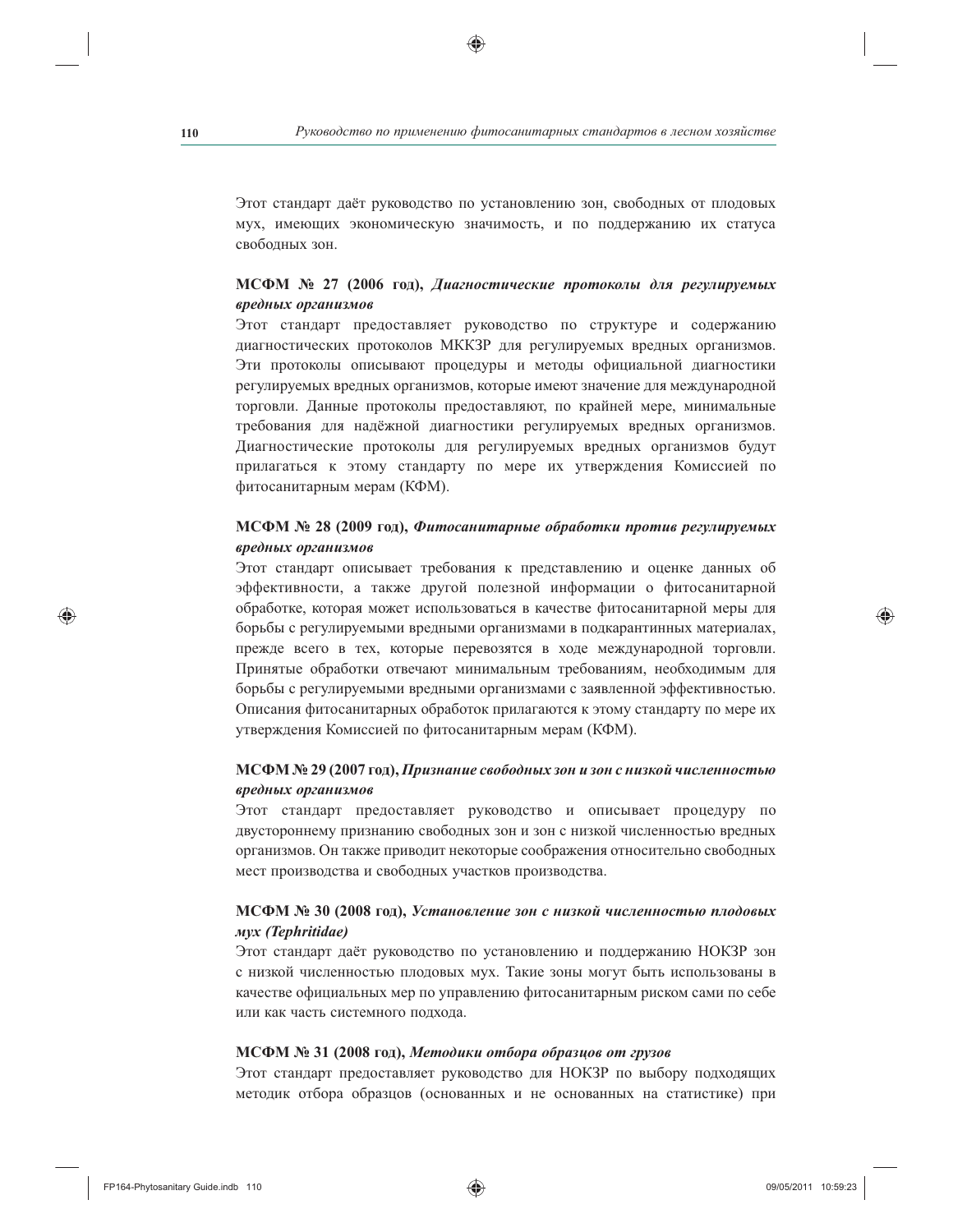досмотре или анализе грузов на подтверждение соответствия фитосанитарным требованиям. Стандарт также даёт руководство по определению соответствующего размера образца. Этот стандарт не даёт руководства по отбору образцов в полевых условиях (например, такому, какой требуется при проведении обследований).

## МСФМ № 32 (2009 год), Классификация товаров в соответствии с фитосанитарным риском, который они представляют

Этот стандарт предоставляет для НОКЗР импортирующих стран критерии по классификации товаров при разработке импортных требований в соответствии с фитосанитарным риском, который эти товары представляют. Эта классификация должна помочь определить, необходимо ли проведение анализа фитосанитарного риска и есть ли необходимость в фитосанитарной сертификации.

Первая стадия классификации основывается на информации о том, был ли переработан товар, и, если был, то каковы были метод и степень переработки, которым подвергся товар до экспорта. Вторая стадия классификации товаров основывается на их предполагаемом использовании после импорта. Засоряющие вредные организмы или организмы, вредные для продуктов запаса, которые могут оказаться связанными с товаром после его переработки, не рассматриваются в этом стандарте.

# МСФМ № 33 (2010 год), Свободный от вредных организмов материал для микроклонального размножения и миниклубни картофеля (Solanum spp.), предназначенные для международной торговли

Этот стандарт предоставляет руководство по производству, содержанию и фитосанитарной сертификации свободных от вредных организмов материала для микроклонального размножения и миниклубней картофеля (Solanum tuberosum и других клубнеобразующих видов), предназначенных для международной торговли. Этот стандарт не применяется к выращенному в полевых условиях репродуктивному материалу картофеля и к картофелю, предназначенному для употребления в пищу или переработки.

## МСФМ № 34 (2010 год), Структура и функционирование станций карантина растений после ввоза

Этот стандарт описывает общие руководства для создания и функционирования станций карантина после ввоза (СКПВ) для содержания грузов растений, в основном посевного и посадочного материала, в изоляции с целью проверить, заражены они или нет карантинными вредными организмами.